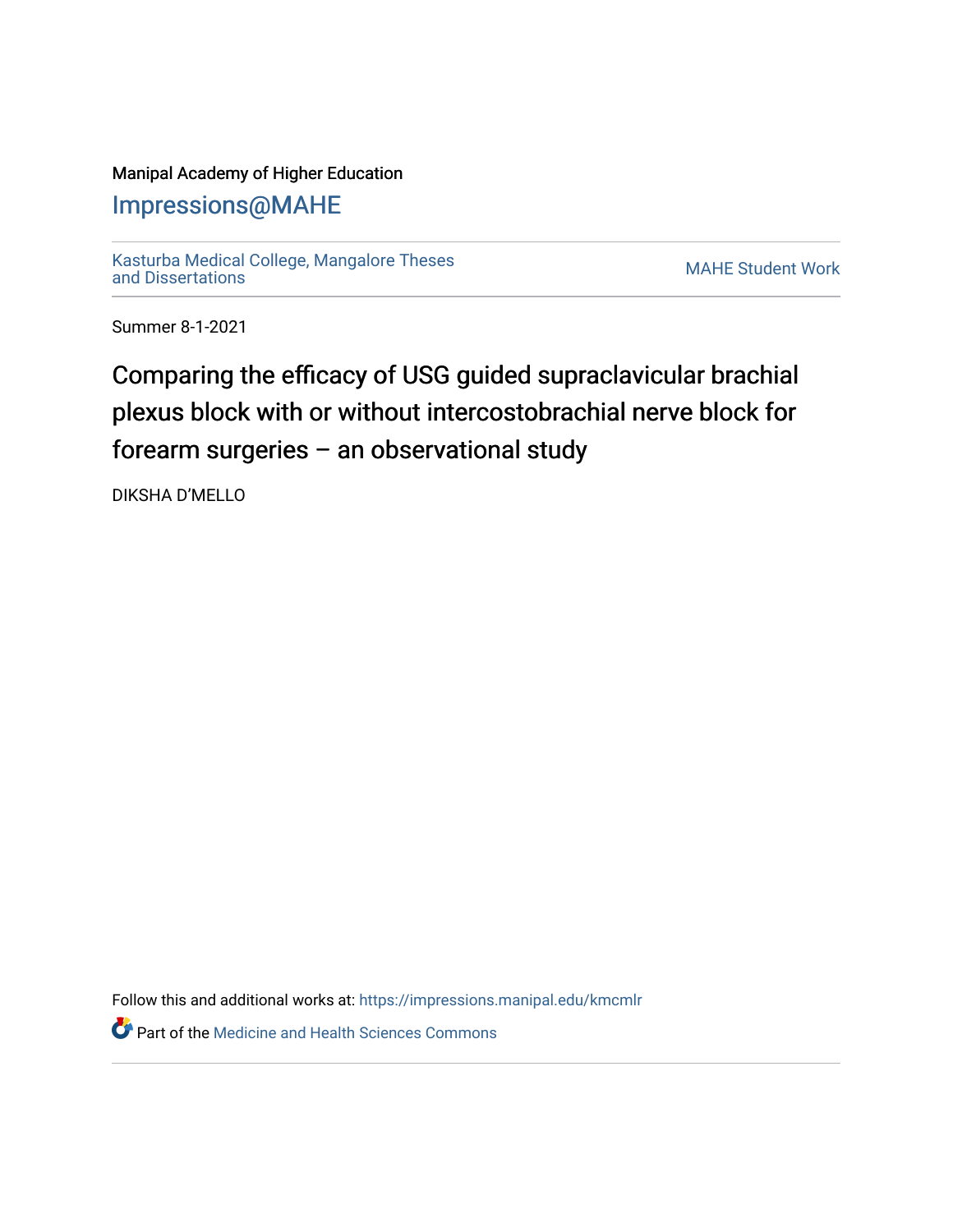# TITLE PAGE

1) Title: Comparing the efficacy of USG guided supraclavicular brachial plexus block with or without intercostobrachial nerve block for forearm surgeries – an observational study

# 2) Author Information:

# 1. Dr. DIKSHA. M. D'MELLO

Junior resident, Department of Anaesthesiology Kasturba Medical College. Mangaluru Manipal Academy of Higher Education, Manipal

#### 2. Dr. NEETA. S

Associate Professor, Department of Anaesthesiology Kasturba Medical College, Mangaluru Manipal Academy of Higher Education, Manipal

# 3) Corresponding author:

Dr. Neeta. S

Associate Professor, Department of Anaesthesiology

Kasturba Medical College, Mangaluru

Manipal Academy of Higher Education, Manipal

Phone number: +91 9740966925 / Email: drneetas@yahoo.com

Date of preparation: 1/8/2021

# MANUSCRIPT

TITLE: Comparing the efficacy of USG guided supraclavicular brachial plexus block with or without intercostobrachial nerve block for forearm surgeries – an observational study

Running title: Efficacy of USG guided supraclavicular brachial plexus block with or without intercostobrachial nerve block for forearm surgeries.

# Abstract

Background: Supraclavicular block is commonly used for regional anaesthesia in forearm surgeries and is combined with an intercostobrachial to decrease the occurence of tourniquet pain. The rationale behind this study is to prove that USG